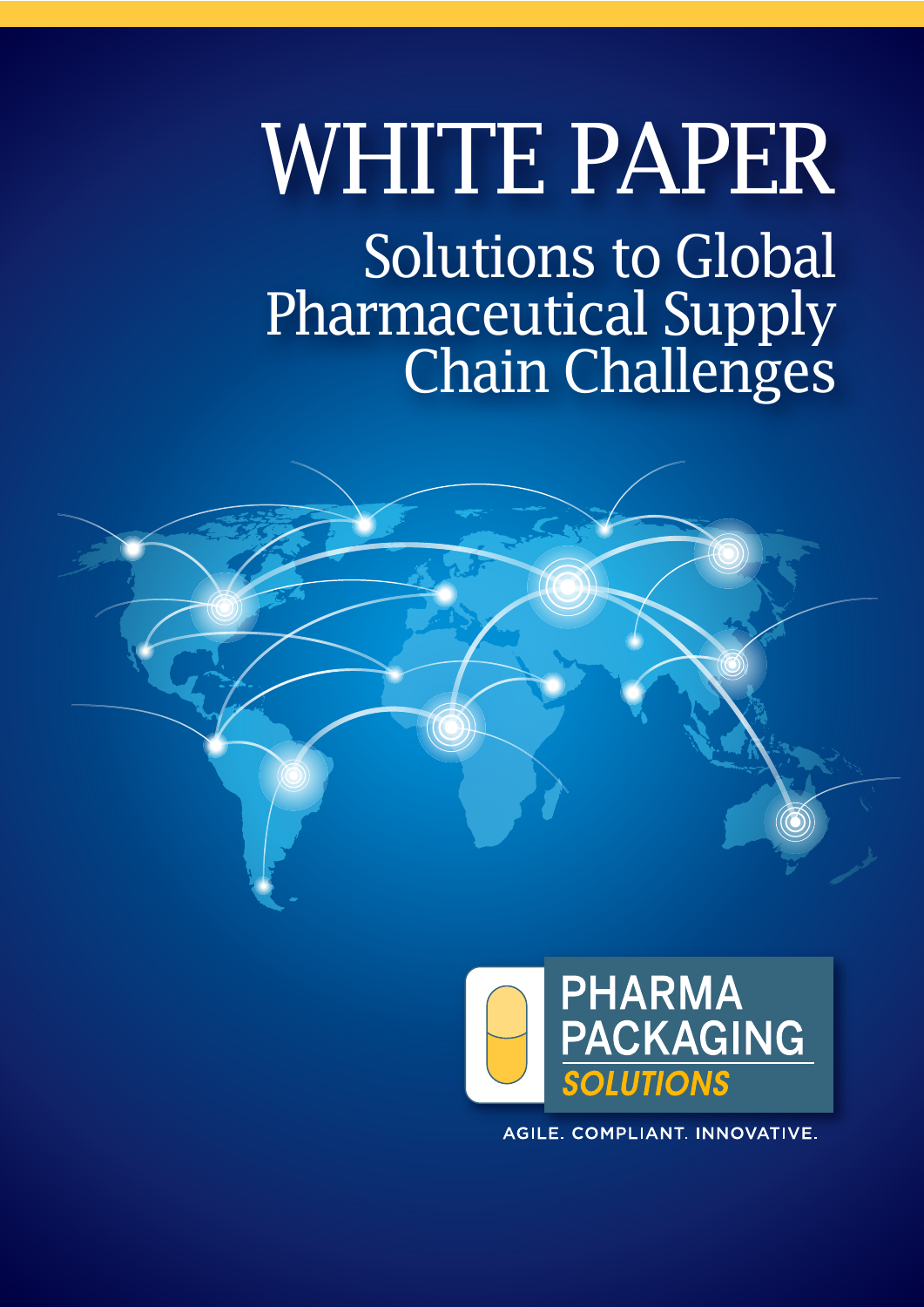## Solutions to Global Pharmaceutical Supply Chain Challenges

*Find out how a contract packaging company can deliver the expertise and flexibility needed to ship pharmaceuticals internationally.*

The global pharmaceutical sector is embarking on a transformational journey in which the supply chain will play an increasing strategic role. There will be a need for greater agility and improved speed to market – while ensuring compliance with myriad regulatory requirements in countries – forming a challenging landscape for the global pharma industry.

One of the drivers of this change is the merger and acquisition (M&A) activity in the industry. According to PricewaterhouseCoopers, M&A activity in the pharmaceutical sector surged in the second quarter of this year with 62 deals announced representing almost \$170 billion of total value. Merging supply chains is a complex process, and anyone who questions the impacts should consider what happens when supply chains break down: Drugs are delayed to market, customers experience poor service, security and compliance risks heighten, and a host of missed opportunities occur.

Also impacting pharma supply chains are complexities around logistics and regulatory requirements. Logistics encompass the time from when the product is produced to when it is packaged and labeled to when it is distributed and includes special care regarding product shelf life, temperature control, storage, and shipping location. And from a regulatory standpoint, different government agencies have different opinions about approving drugs – some are approved in countries and some are not.

Finally, and probably the most critical issue driving change in pharmaceutical supply chains is the area of serialization, also known as track and trace, because drug counterfeiting has become a multi-billion dollar industry. In fact, earlier this year, INTERPOL seized 9.4 million doses of fake medicines. Compliance with US DSCSA (Drug Supply Chain Security Act), China, Brazil, Korea, Argentina, EU and other track and trace regulations will cover more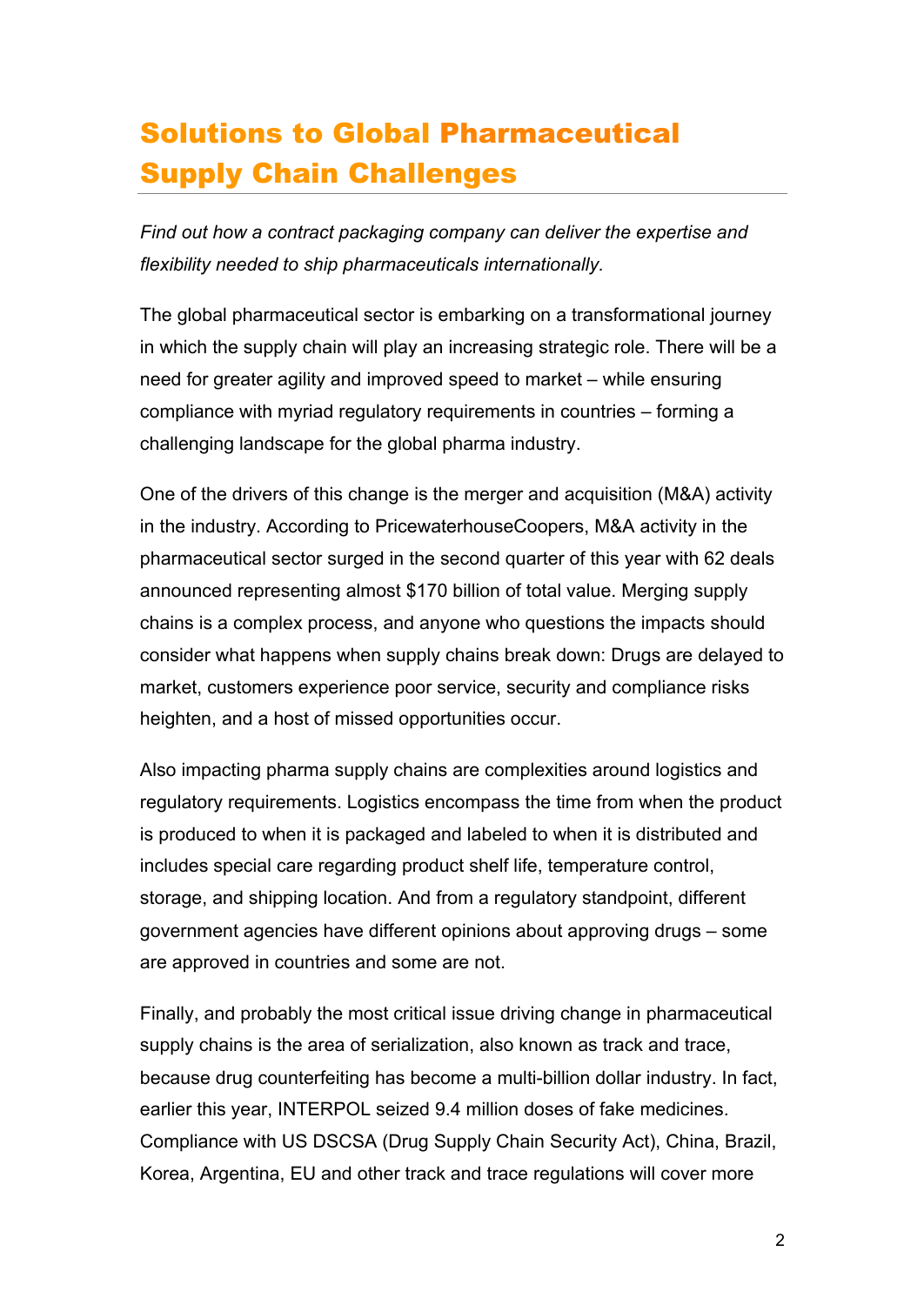than 75 percent of global medicines by 2018. The serialization, product tracing, product verification, and government reporting requirements are complex and the risk is high.

#### Use a Contract Packager

In response, the pharmaceutical industry is turning to contract packaging companies, as is evident from a technical market research report, Global Markets for Contract Pharmaceutical Manufacturing, Research and Packaging. According to the report, the global market for pharmaceutical and biopharmaceutical contract manufacturing, research, and packaging was valued at \$219.9 billion in 2012 and is expected to reach nearly \$374.8 billion by 2018. Outsourcing packaging has become a viable and a beneficial business strategy that is enabling pharma to transfer non-core activities to external partners in order to restructure their distribution networks, leverage resources, and intensify focus on research and development. For many, this strategy has resulted in improved supply chain management and can yield a 25 to 50 percent reduction in total supply chain costs.

### Contract Packager Capabilities

There are some specific capabilities that a contract packaging company should offer to a global pharmaceutical company. For instance, as the issue of serialization has become front and center in ensuring the quality and safety of drugs as they move through the supply chain, a contract packager should be well versed in this area. Second is the issue of bright stock labeling, which can help streamline drug distribution in countries other than where the drug was manufactured. And finally, a contract packager should have flexible packaging lines to handle a variety of products and batch sizes.

#### Preparedness for serialization e-pedigree

Whenever drugs are being shipped internationally, the government agencies involved all have to feel confident that what is being purported to be the drug is the drug. In November 2013, the Drug Quality and Security Act became law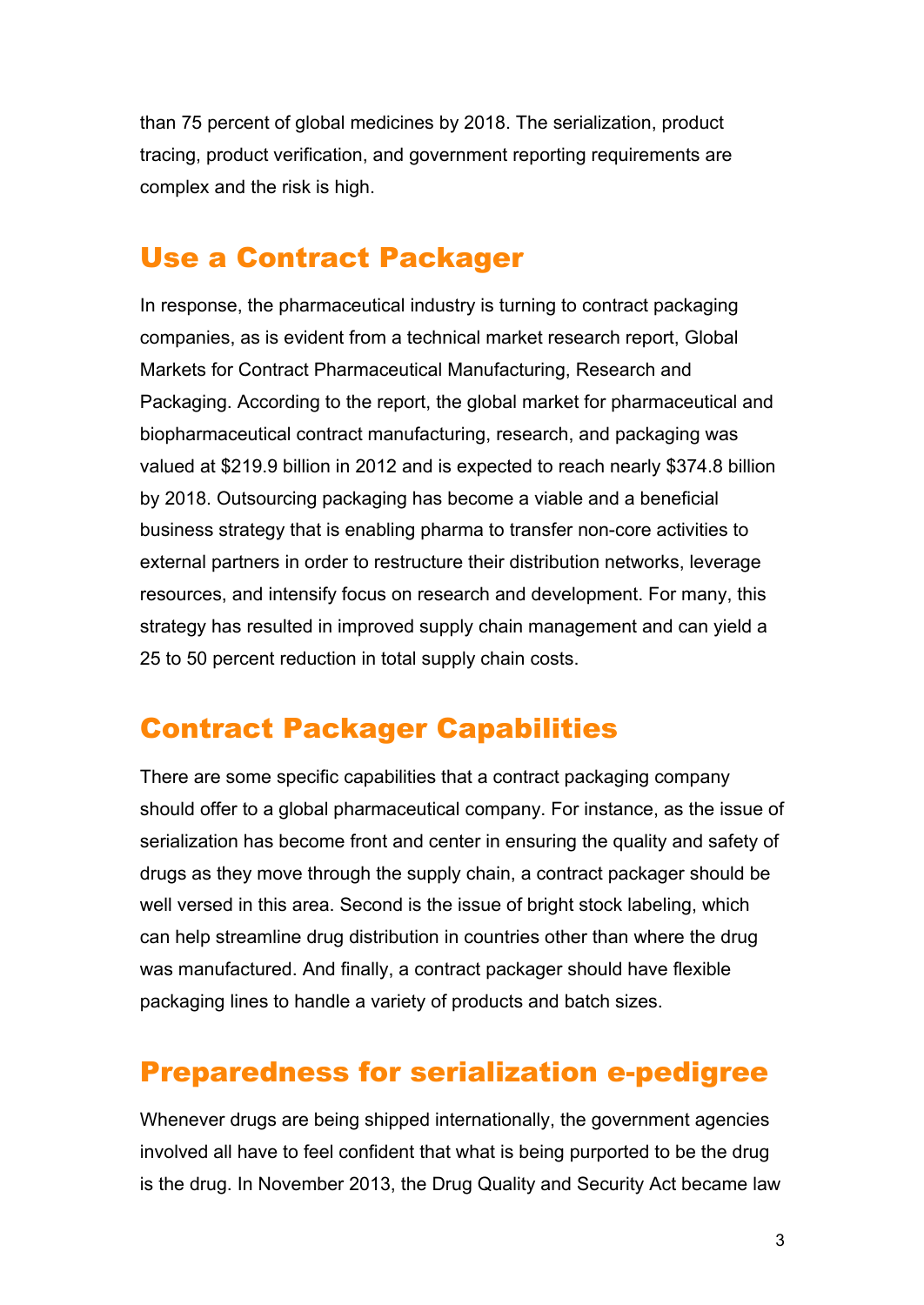in the U.S. FDA is tasked with developing a means of tracking drug products throughout the supply chain to minimize the risk of contamination and counterfeiting. All pharmaceutical companies are required to add serial numbers to all packages in the next four years. The labels must be upgraded to electronic codes within the next ten years.

Any pharma company using a CP should ensure that the CP has a complete serialization program is in place to track the history of a given product's chain of custody from the manufacturer to the point of dispensing. Additionally, an epedigree (electronic history) should provide data on the history of a particular batch of a drug. Contract packagers can affix a unique and traceable serialized number to every package, bundle, case and pallet. This serial number is read many times as the product moves from manufacturer to consumer and, each time, an entry is made in a database to document the official chain of custody.

These standards are used mainly to reduce counterfeiting and a contract packager should be familiar with the subtle differences in requirements defined for each country.

### Bright stock labeling

Products are manufactured in large, cost-efficient batches and stored in unlabeled primary containers with expiration dates and tracking information. These containers are then labeled with the compliant labeling in the correct language just prior to shipment. Beneficial for the Rx and OTC markets, bright stock labeling allow a pharma company to deliver "Just In Time" or "Made to Order" inventory using a contract packaging partner.

For example, a U.S.-based contract packager will receive capped bottles from Europe, and then label and shrink wrap the product with inserts adapted for the domestic market where the drug will be consumed. Labeling and packaging the product closer to the shipment time allows for a more accurate inventory forecast. This can eliminate the costs involved in labeling and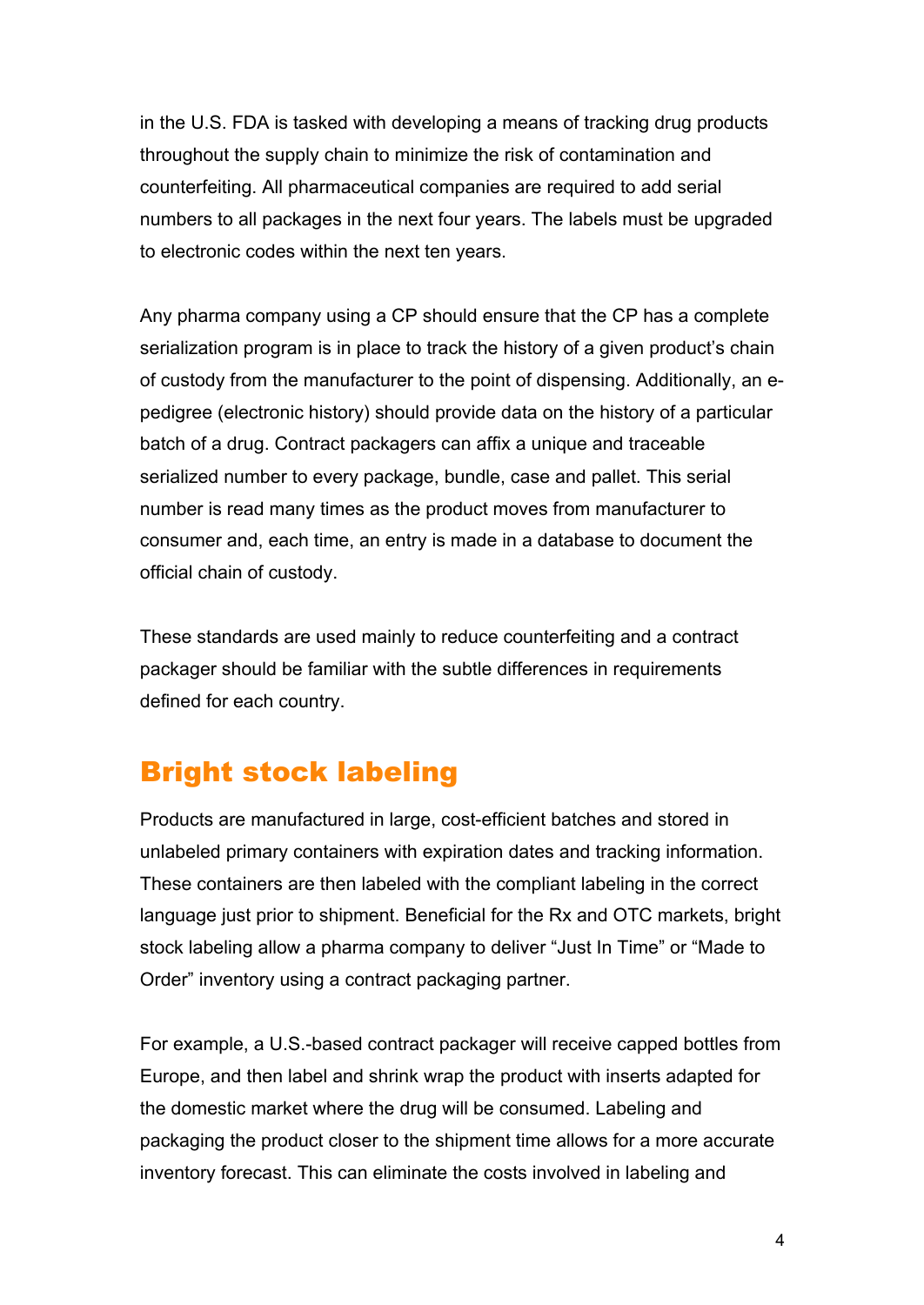packaging the product at the time of manufacture, which results in overforecasted items languishing at the retail level as their expiration dates quickly approach. A contract packager serving the U.S. market, for example, can accept a bright stocked label from a drug manufactured in Europe. The U.S. packager will be more familiar with the market, language, and regulations in the U.S. Bright stock labeling also supports the goal of delivering drugs to the patients most in need in North America through logistical simplicity.

### Rest of World labeling

If a pharma company's aim is to create a worldwide development program for their new drugs not just on humanitarian grounds, but also for economic gain in emerging markets, then compliance with global regulatory agencies must be met. Rest of World (RoW) packaging is similar to bright stock labeling in that inventories specific to the country in which the product will be consumed will be labeled with compliant information in the correct language, but it specifically relates to packaged product which will be sold in developing global markets outside of the US, Europe, and Japan.

## Flexible primary and secondary packaging lines

How flexible is the contract packager's production? Do they have several lines to run your product or just one? Equipment should handle large and small batch sizes and can change over easily to be more adaptable to a variety of drug delivery systems.

## Choosing a Contract Packager

When selecting a contract packager to handle your international drug shipments, there are several factors to consider:

**Project Management**—Ask the contract packager to describe their project management system in terms of who is handling your project, expected turn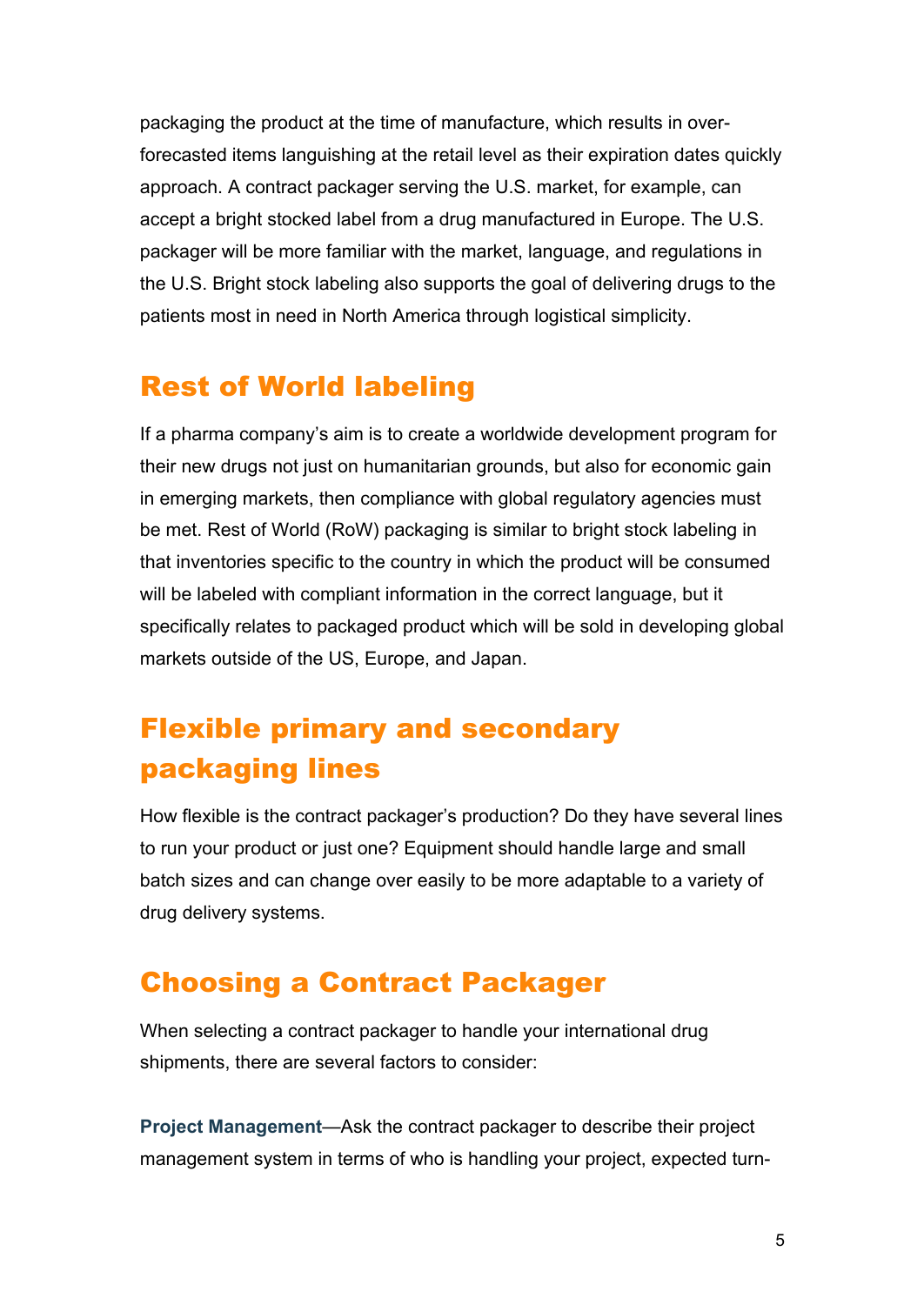around time, if there will be a dedicated line just for your product's run–and for as long as it's needed. Look for a structured plan to define and execute the requirements of each new project. Project management promotes "team" planning and communications through weekly or bi-weekly meetings.

**Packager profile and history**—Look at the experience of the management group and the team's knowledge. The employees need to deliver confidence and trust in their communication and documentation. Find out how long the packager has been in business and that turnkey solutions are provided under one roof for tighter supply chain control.

**Regulatory capabilities/track record**—Ask about FDA audits and how the contract packager performed. Find out when the last audit occurred, if the site is cGMP compliant, and if any 483s have ever been issued. Caution: if the company does mostly nutraceuticals, check into their regulatory status to ensure they are FDA-audited and DEA-registered so that they can handle your pharmaceutical needs.

**Dedicated resource availability**—Depending on how many lots you anticipate running, the packager should be able to tell you whether or not they have the right equipment and tools needed to produce and manage your project.

#### Summary

Pharmaceutical companies want to make drugs and want to sell them, sell them quickly, and get the right drug in the right patient's hands; this is their core competency. As industry has become a global supply chain, meeting those goals has become more challenging. A contract packager can eliminate those complexities and ensures that pharma's objectives are achieved.